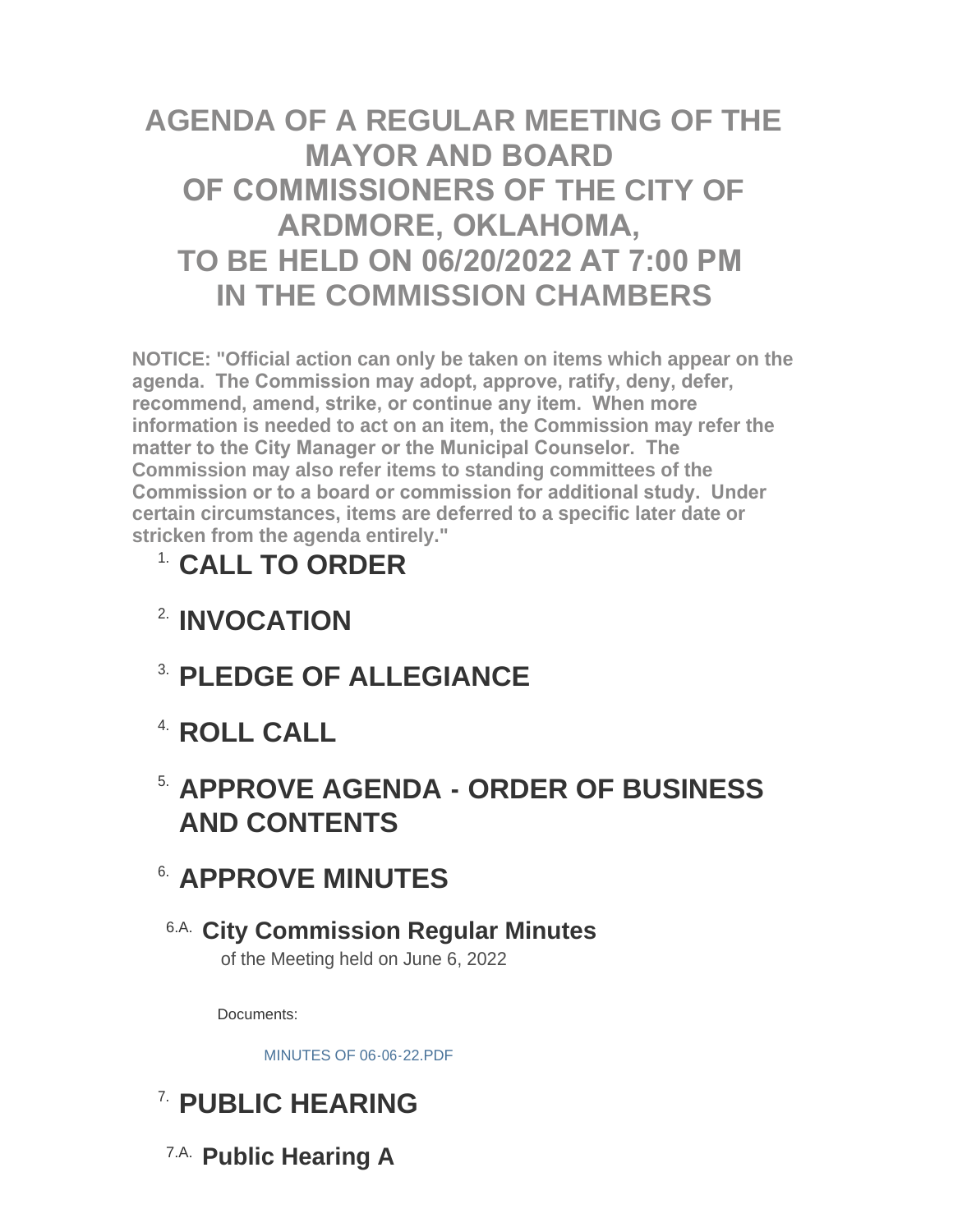Public Hearing for the Purpose of Hearing and Considering Any Objections and/or Complaints Concerning the Request for a Conditional Use Permit to Locate a Bar/Tavern/Alcohol Sales in the CD (Commercial Downtown) Zoning District at 103 West Main Street

(Presented by Jessica Scott, Director of Community Development)

Documents:

#### [PUBLIC HEARING A.PDF](http://www.ardmorecity.org/AgendaCenter/ViewFile/Item/8563?fileID=5133)

## **Public Hearing B** 7.B.

**Public Hearing A**

Public Hearing for the Purpose of Hearing and Considering Any Objections and/or Complaints Concerning the Request to Rezone 9.1 Acres located at 3530 Vicksburg Drive from RR (Rural Residential) to RS-40 (Single Family Residential, 40,000sf min)

(Presented by Jessica Scott, Director of Community Development)

Documents:

#### [PUBLIC HEARING B.PDF](http://www.ardmorecity.org/AgendaCenter/ViewFile/Item/8564?fileID=5134)

## **Public Hearing C** 7.C.

Public Hearing for the Purpose of Hearing and Considering Any Objections and/or Complaints Concerning the Request to Rezone 7.731 Acres located at 3841 North Commerce Street from RR (Rural Residential) Zoning District to MHP (Mobile Home Park) Zoning District

(Presented by Jessica Scott, Director of Community Development)

Documents:

#### [PUBLIC HEARING C.PDF](http://www.ardmorecity.org/AgendaCenter/ViewFile/Item/8565?fileID=5135)

## **Public Hearing D** 7.D.

Public Hearing for the Purpose of Hearing and Considering Any Objections and/or Complaints Concerning the Request to Rezone 1.04 Acres located at 1818 3rd Avenue NE from RS-40 (Single Family Residential, 40,000sf min) to RS-6 (Single Family Residential 6,000sf min)

(Presented by Jessica Scott, Director of Community Development)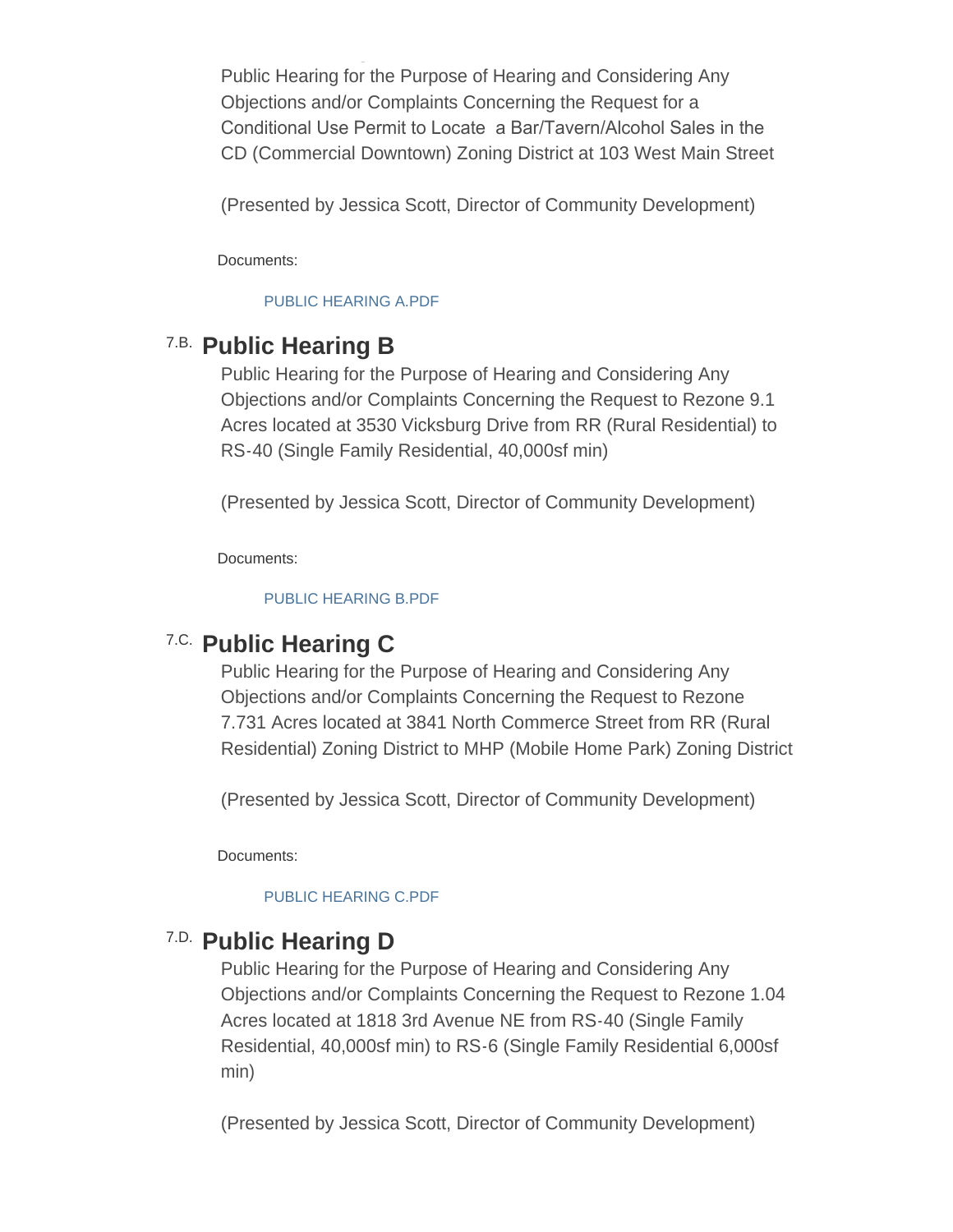Documents:

#### [PUBLIC HEARING D.PDF](http://www.ardmorecity.org/AgendaCenter/ViewFile/Item/8566?fileID=5136)

## **Public Hearing E** 7.E.

Public Hearing for the Purpose of Hearing and Considering Any Objections and/or Complaints Concerning the Request to Rezone 0.157 Acres located at 823 16th Avenue NW from (O) Office to CC (Commercial Corridor)

(Presented by Jessica Scott, Director of Community Development)

Documents:

[PUBLIC HEARING E.PDF](http://www.ardmorecity.org/AgendaCenter/ViewFile/Item/8567?fileID=5137)

# **CONSENT AGENDA**

**All items listed are considered to be routine by the Authority and will be enacted by one motion. There will be no separate discussion of these items unless a Trustee or a citizen so requests, in which event the item will be removed from the consent status and considered in its normal sequence on the agenda and approval or rejection of any amendments proposed and considered by the City Commission at the meeting.**

## **Consent A** 8.A.

Consideration of Adoption or Rejection of Resolution Number 4220, a Resolution for a Minor Subdivision Plat of 3 Lots 9.1 Acres of The Julian Place Addition located at 3530 Vicksburg Drive, Ardmore, Oklahoma

(Submitted by Jessica Scott, Director of Community Development)

Documents:

#### [CONSENT A.PDF](http://www.ardmorecity.org/AgendaCenter/ViewFile/Item/8568?fileID=5138)

### **Consent B** 8.B.

Consideration of Adoption of Rejection of Resolution Number 4221, a Resolution for a Final Plat of 5 Lots on 0.92 Acres of The Julian Heart Addition located at 25 15th Place NW, Ardmore, Oklahoma

(Submitted by Jessica Scott, Director of Community Development)

Documents: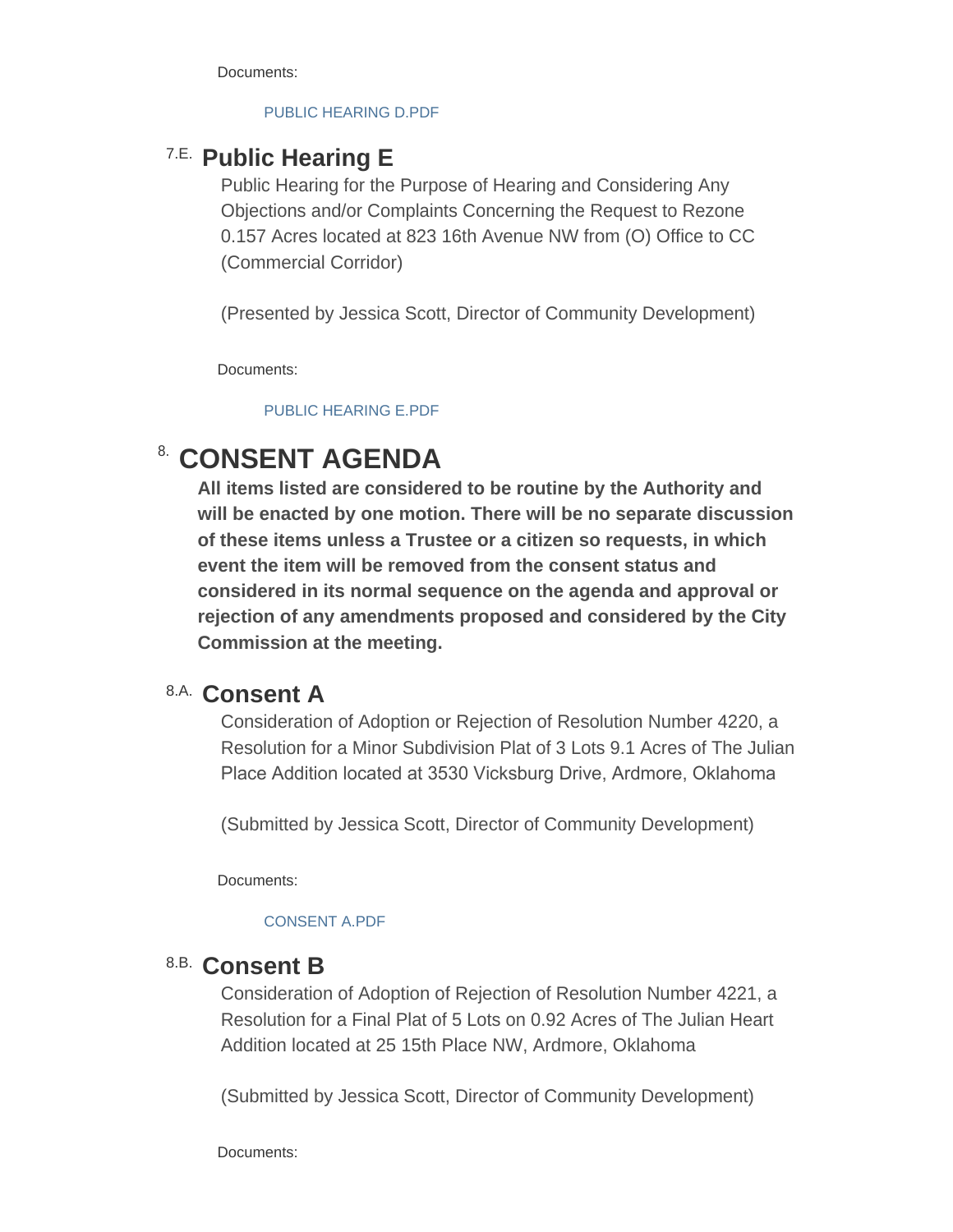#### [CONSENT B.PDF](http://www.ardmorecity.org/AgendaCenter/ViewFile/Item/8569?fileID=5139)

## 8.C. Consent C

Consideration of Adoption or Rejection of Resolution Number 4222, a Resolution for a Final Plat of 8 Lots on 9.46 Acres of The Owl Addition located at 1819 2nd Avenue NE, Ardmore, Oklahoma

(Submitted by Jessica Scott, Director of Community Development)

Documents:

#### [CONSENT C.PDF](http://www.ardmorecity.org/AgendaCenter/ViewFile/Item/8570?fileID=5140)

## **Consent D** 8.D.

Consideration of Adoption or Rejection of Resolution Number 4223, a Resolution for a Minor Subdivision Plat of 2 Lots on 5.23 Acres of the Four Leaf Klover Addition located at 1610 2nd Avenue NE, Ardmore, Oklahoma

(Submitted by Jessica Scott, Director of Community Development)

Documents:

#### [CONSENT D.PDF](http://www.ardmorecity.org/AgendaCenter/ViewFile/Item/8571?fileID=5141)

## **Consent E** 8.E.

Consideration of Adoption or Rejection of Resolution Number 4224, a Resolution for a Minor Subdivision Plat of 2 Lots on 0.48 Acres of The Dougherty-Ward Addition located at 1419 3rd Avenue NE, Ardmore, Oklahoma

(Submitted by Jessica Scott, Director of Community Development)

Documents:

#### [CONSENT E.PDF](http://www.ardmorecity.org/AgendaCenter/ViewFile/Item/8572?fileID=5142)

## 8.F. Consent F

Consideration and Possible Action for the Acceptance of a Permanent Easement and Right of Way for the Sunset & Hollingsworth Resurfacing and Storm Sewer Project and the Release and Cancellation of a Paving Agreement from the Ann Nakpairat Trust and Approval or Rejection of Any Amendments Proposed and Considered by the City Commission at the Meeting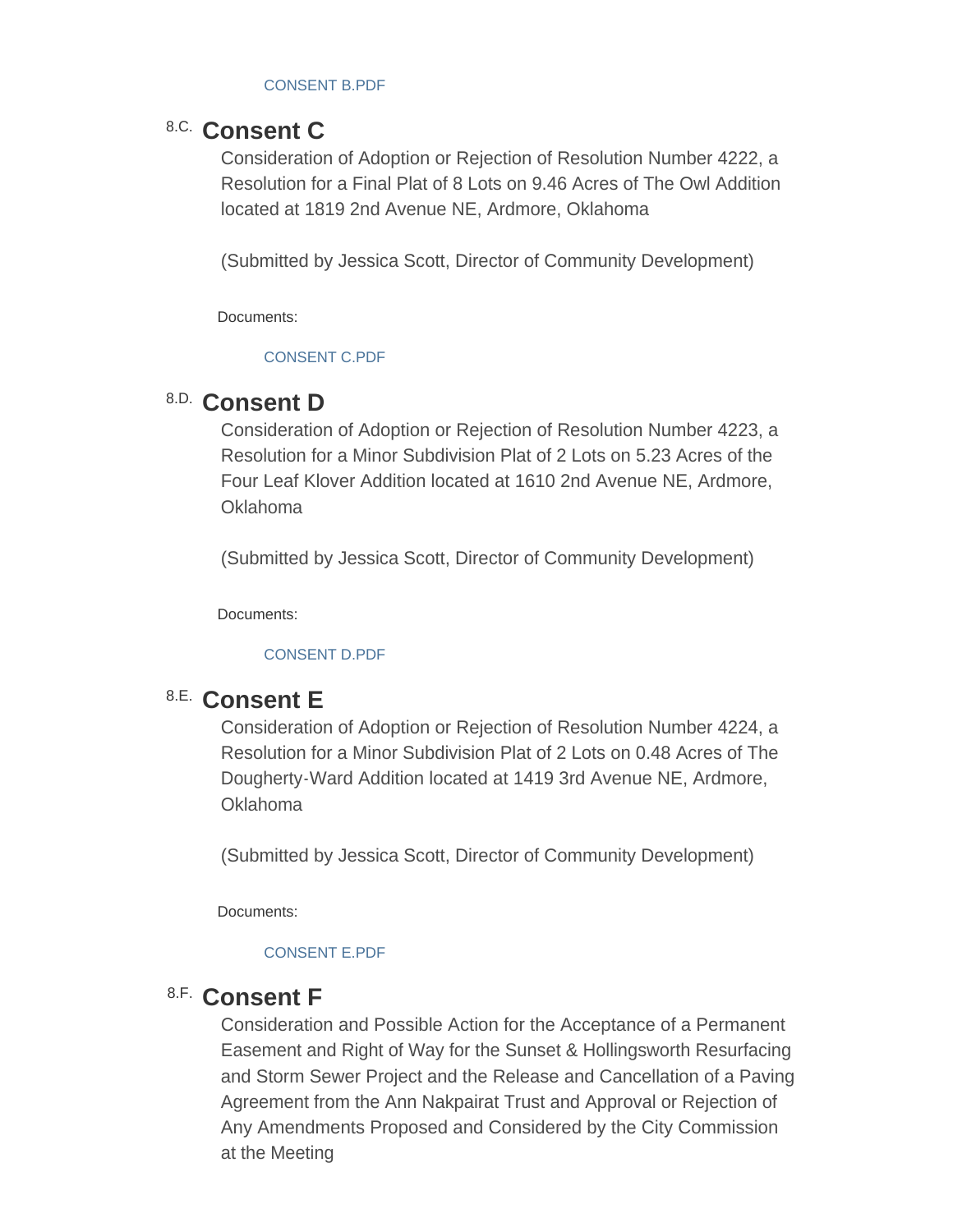(Submitted by Josh Randell, Interim City Engineer)

Documents:

#### [CONSENT F.PDF](http://www.ardmorecity.org/AgendaCenter/ViewFile/Item/8578?fileID=5143)

## 8.G. Consent G

Consideration and Possible Action for the Acceptance of a Construction Permit from the Oklahoma Department of Environmental Quality for an 8" Sanitary Sewer Extension to Serve the Warren Cat Addition and Approval or Rejection of Any Amendments Proposed and Considered by the City Commission at the Meeting

(Submitted by Shawn Geurin, Director of Utilities)

Documents:

### [CONSENT G.PDF](http://www.ardmorecity.org/AgendaCenter/ViewFile/Item/8579?fileID=5144)

## **Consent H** 8.H.

Consideration and Possible Action for the Acceptance of a Construction Permit from the Oklahoma Department of Environmental Quality for the Replacement of Water Lines at the Ardmore Municipal Airport and Approval or Rejection of Any Amendments Proposed and Considered by the City Commission at the Meeting

(Submitted by Shawn Geurin, Director of Utilities)

Documents:

[CONSENT H.PDF](http://www.ardmorecity.org/AgendaCenter/ViewFile/Item/8580?fileID=5145)

# **8. REGULAR BUSINESS**

## 9.A. ORDINANCE(S)

### 9.A.1. Ordinance 1

Consideration of Adoption of Rejection of Ordinance Number 3132, an Ordinance Rezoning Property located at 3530 Vicksburg Drive, Zoning from RR (Rural Residential) Zoning District to RS-40 (Single Family Residential, 40,000sf min) Zoning District Amending Ordinance Number 2583 Known as the Unified Development Code of the City of Ardmore, Oklahoma and Providing for Severability and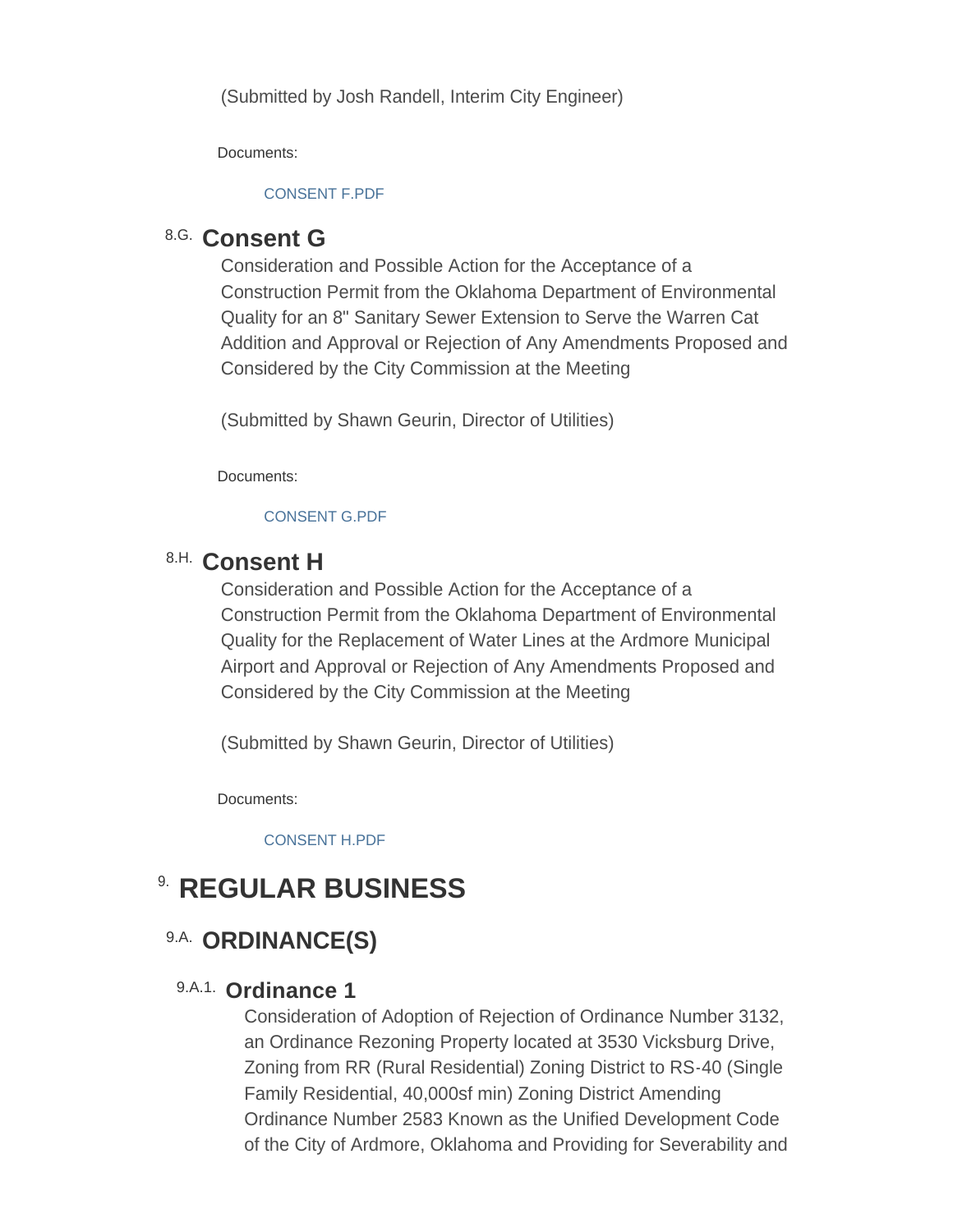Consideration of Adoption or Rejection of Any Amendments to the Proposed Ordinance as may be Considered by the City Commission at the Meeting

(Presented by Jessica Scott, Director of Community Development)

Documents:

#### [ORDINANCE 1.PDF](http://www.ardmorecity.org/AgendaCenter/ViewFile/Item/8573?fileID=5146)

### 9.A.2. Ordinance 2

Consideration of Adoption or Rejection of Ordinance Number 3133, an Ordinance Rezoning Property located at 3841 North Commerce Street, Zoning from RR (Rural Residential) Zoning District to MHP (Mobile Home Park) Zoning District Amending Ordinance Number 2583 Known as the Unified Development Code of the City of Ardmore, Oklahoma and Providing for Severability and Consideration of Adoption or Rejection of Any Amendments to the Proposed Ordinance as may be Considered by the City Commission at the Meeting

(Presented by Jessica Scott, Director of Community Development)

Documents:

#### [ORDINANCE 2.PDF](http://www.ardmorecity.org/AgendaCenter/ViewFile/Item/8574?fileID=5147)

### 9.A.3. Ordinance 3

Consideration of Adoption or Rejection of Ordinance Number 3134, an Ordinance Rezoning Property located at 1818 3rd Avenue NE, Zoning from RS-40 (Single Family Residential, 40,000sf min) Zoning District to RS-6 (Single Family Residential, 6,000sf min) Zoning District Amending Ordinance Number 2583 Known as the Unified Development Code of the City of Ardmore, Oklahoma and Providing for Severability and Consideration of Adoption or Rejection of Any Amendments to the Proposed Ordinance as may be Considered by the City Commission at the Meeting

(Presented by Jessica Scott, Director of Community Development)

Documents:

[ORDINANCE 3.PDF](http://www.ardmorecity.org/AgendaCenter/ViewFile/Item/8575?fileID=5148)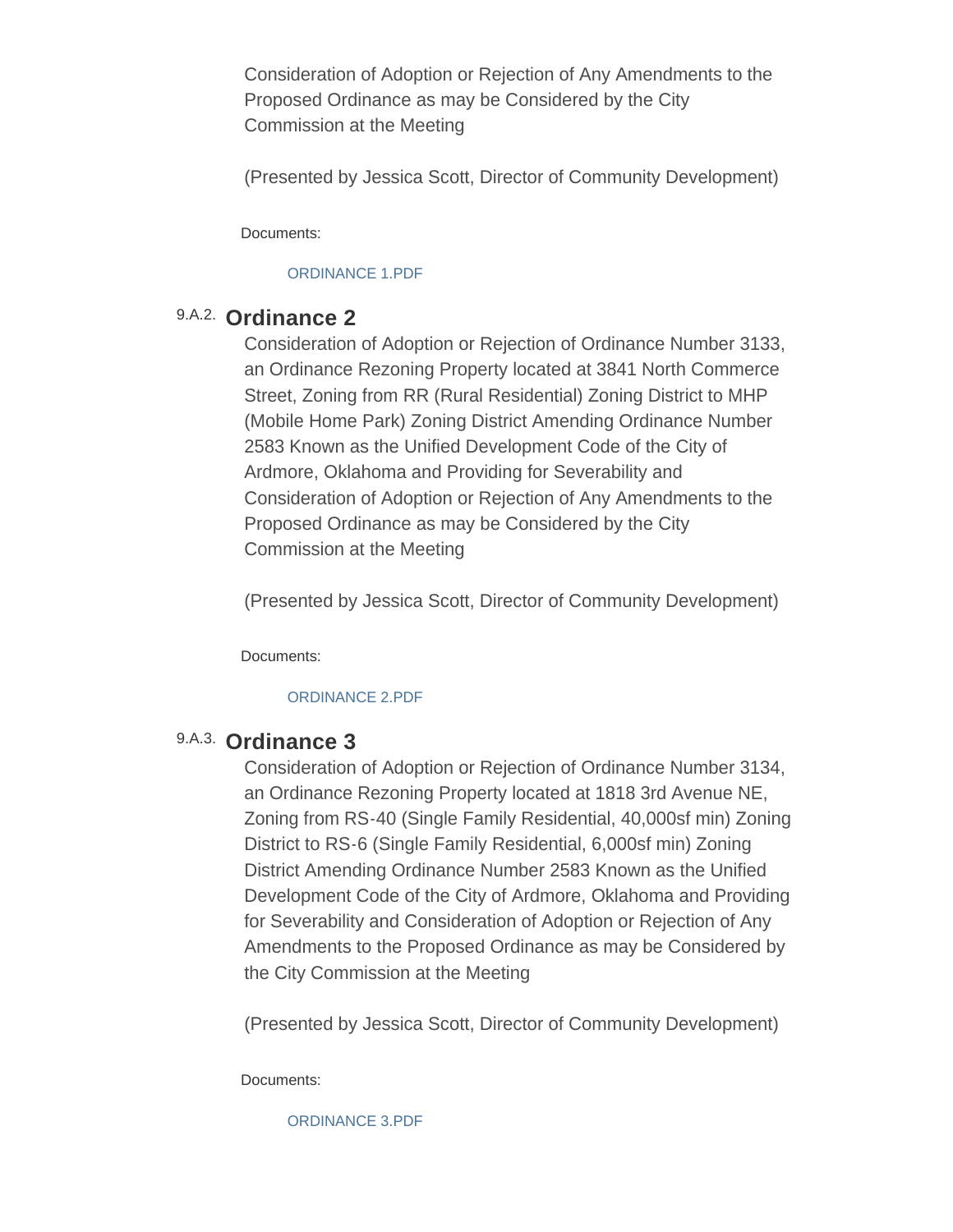## 9.A.4. Ordinance 4

Consideration of Adoption of Rejection of Ordinance Number 3135, an Ordinance Rezoning Property located at 823 16th Avenue NW Zoning District from O (Office) Zoning District to CC (Commercial Corridor) Zoning District Amending Ordinance Number 2583 Known as the Unified Development Code of the City of Ardmore, Oklahoma and Providing for Severability and Consideration of Adoption or Rejection of Any Amendments to the Proposed Ordinance as may be Considered by the City Commission at the Meeting

(Presented by Jessica Scott, Director of Community Development)

Documents:

[ORDINANCE 4.PDF](http://www.ardmorecity.org/AgendaCenter/ViewFile/Item/8576?fileID=5149)

## **9.B. RESOLUTION(S)**

## 9.B.1. Resolution 1

Consideration of Adoption or Rejection of Resolution Number 4225, a Resolution for a Conditional Use Permit to locate a Bar/Tavern/Alcohol Sales in the CD (Downtown Commercial) Zoning District at 103 West Main Street, Ardmore, Oklahoma and Consideration of Adoption or Rejection of Any Amendments to the Proposed Resolution as may be Considered by the City Commission at the Meeting

(Presented by Jessica Scott, Director of Community Development)

Documents:

#### [RESOLUTION 1.PDF](http://www.ardmorecity.org/AgendaCenter/ViewFile/Item/8577?fileID=5150)

### 9.B.2. Resolution 2

Consideration and Adoption or Rejection of Resolution Number 4226, a Resolution Adopting a Revised Investment Policy for Funds of the City of Ardmore and Designating its Effective Date, As July 1, 2022 and Consideration of Adoption or Rejection of Any Amendments to the Proposed Resolution as may be Considered by the City Commission at the Meeting

(Presented by Sissy Burge, City Treasurer)

Documents: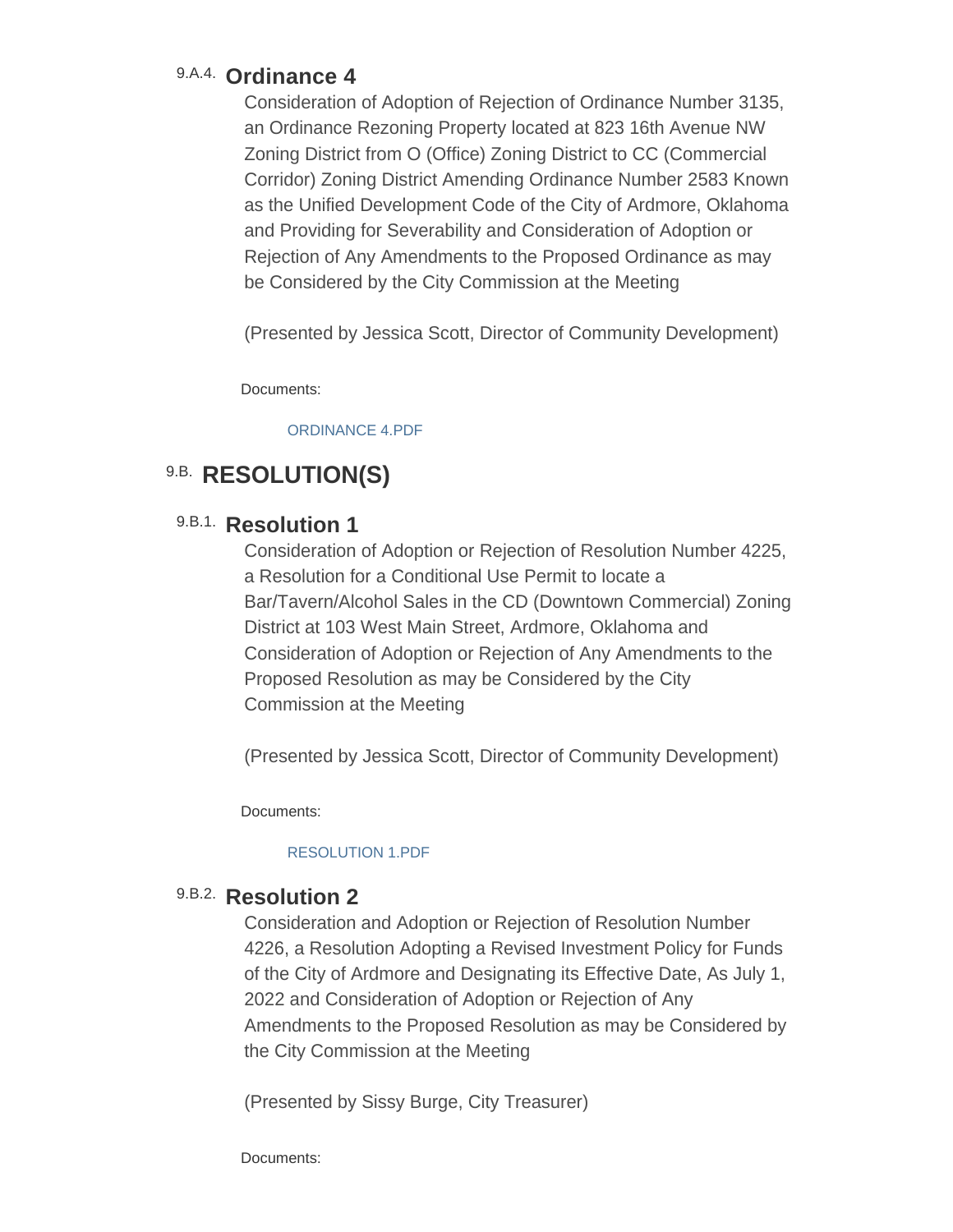## **BID(S)** 9.C.

### **Bid 1** 9.C.1.

Consideration and Possible Action of a Bid Received from V and R Enterprises, Inc. for the 2022 Concrete Labor Contract for the Street Division's Street Rebuilding and Repair Projects in the Total Amount of \$606,100.00 and Approval or Rejection of Any Amendments Proposed and Considered by the City Commission at the Meeting

(Presented by Josh Randell, Interim City Engineer)

Documents:

#### [BID 1.PDF](http://www.ardmorecity.org/AgendaCenter/ViewFile/Item/8581?fileID=5152)

### **Bid 2** 9.C.2.

Consideration and Possible Action of a Bid Received from Vernon's Plumbing, Heating & Air Conditioning Repair for the Ardmore Water Treatment Plant HVAC Improvements Project in the Total Amount of \$63,080.00 and Approval or Rejection of Any Amendments Proposed and Considered by the City Commission at the Meeting

(Presented by Shawn Geurin, Director of Utilities)

Documents:

[BID 2.PDF](http://www.ardmorecity.org/AgendaCenter/ViewFile/Item/8582?fileID=5153)

## **PURCHASE(S)** 9.D.

### 9.D.1. **Purchase 1**

Consideration and Possible Action for the Purchase of a New Integrated Library System for the Ardmore Public Library from The Library Corporation, Inc. from the Choice Partners National Purchasing Cooperative Contract Number 21-031KN-63 in the Total Amount of \$26,107.00 and Approval or Rejection of Any Amendments Proposed and Considered by the City Commission at the Meeting

(Presented by Robert Newell, Chief Information Officer)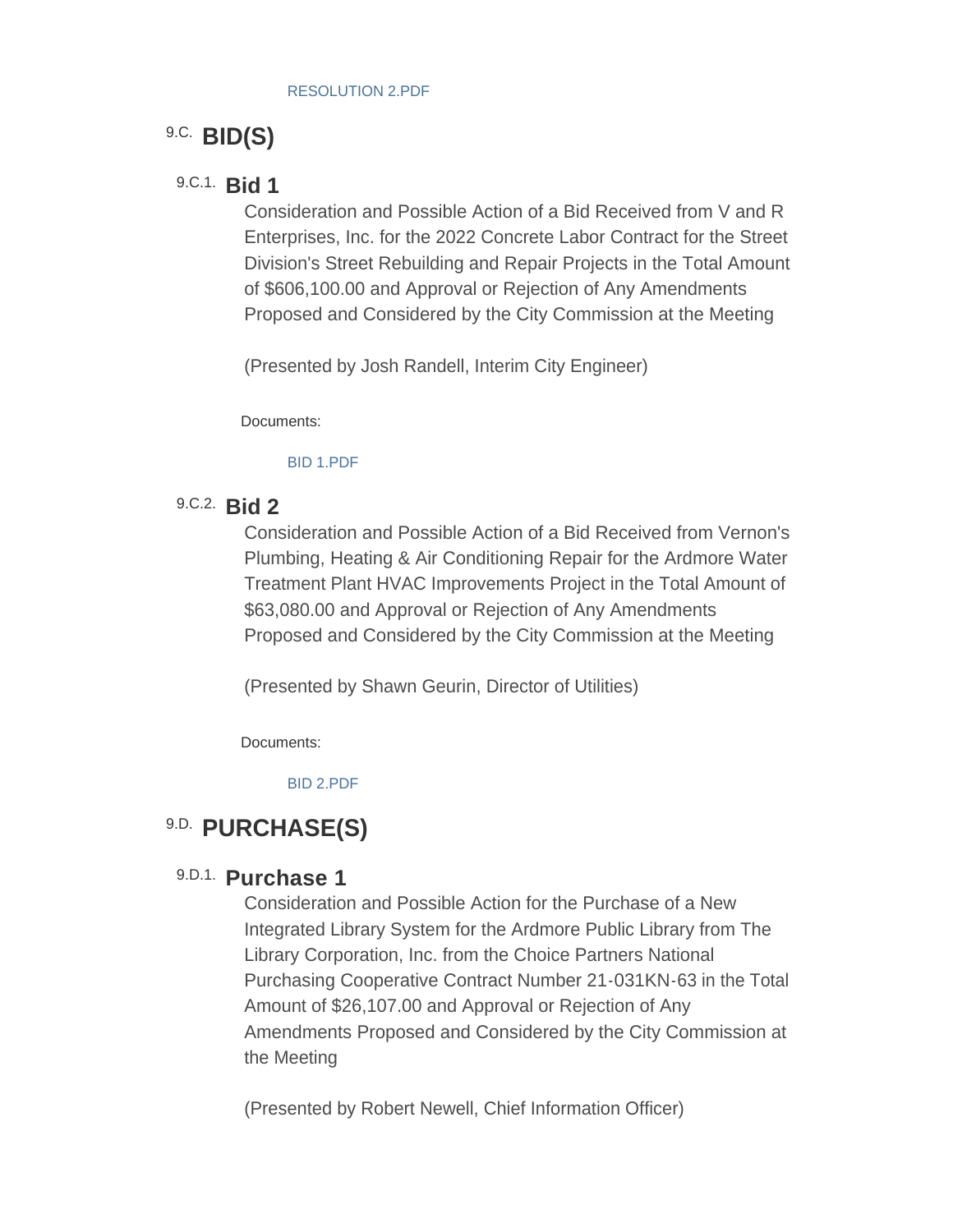Documents:

[PURCHASE 1.PDF](http://www.ardmorecity.org/AgendaCenter/ViewFile/Item/8583?fileID=5154)

## **9.E. AGREEMENT(S)**

### 9.E.1. Agreement 1

Consideration and Possible Action for the Renewal of the Maintenance/Use Agreement between the City of Ardmore and Azteca Systems, LLC for City Works Application to Maintain Inventory and Infrastructure, Work Orders, Permitting, and Licensing Systems for a Three (3) Year Term in a Total Amount of \$171,000.00 with the City of Ardmore to Pay \$15,000.00 and Ardmore Public Works Authority to Pay \$39,000.00 for the First Renewal Term of July 1, 2022 to June 30, 2023 in the Total Amount of \$54,000.00 and Approval or Rejection of Any Amendments Proposed and Considered by the City Commission at the Meeting

(Presented by Robert Newell, Chief Information Officer)

Documents:

#### [AGREEMENT 1.PDF](http://www.ardmorecity.org/AgendaCenter/ViewFile/Item/8584?fileID=5155)

## 9.E.2. **Agreement 2**

Consideration and Possible Action for the Renewal of Workforce Management Platform between the City of Ardmore and NeoGov to Utilize Web Application to Manage the Application Process for Job Openings for the City of Ardmore for a Three (3) Year Term of July 1, 2022 to June 30, 2025 in the Total Amount of \$80,339.40 and Approval or Rejection of Any Amendments Proposed and Considered by the City Commission at the Meeting

(Presented by Robert Newell, Chief Information Officer)

Documents:

#### [AGREEMENT 2.PDF](http://www.ardmorecity.org/AgendaCenter/ViewFile/Item/8585?fileID=5156)

### 9.E.3. Agreement 3

Consideration and Possible Action for the Renewal of an Employee Assistance Program Agreement between the City of Ardmore and Arbuckle Life Solutions, Inc. to Provide Professional Services for a One (1) Year Term of July 1, 2022 to June 30, 2023, with Payment Structured on a "Per Visit" Fee of \$75.00 with a Maximum Total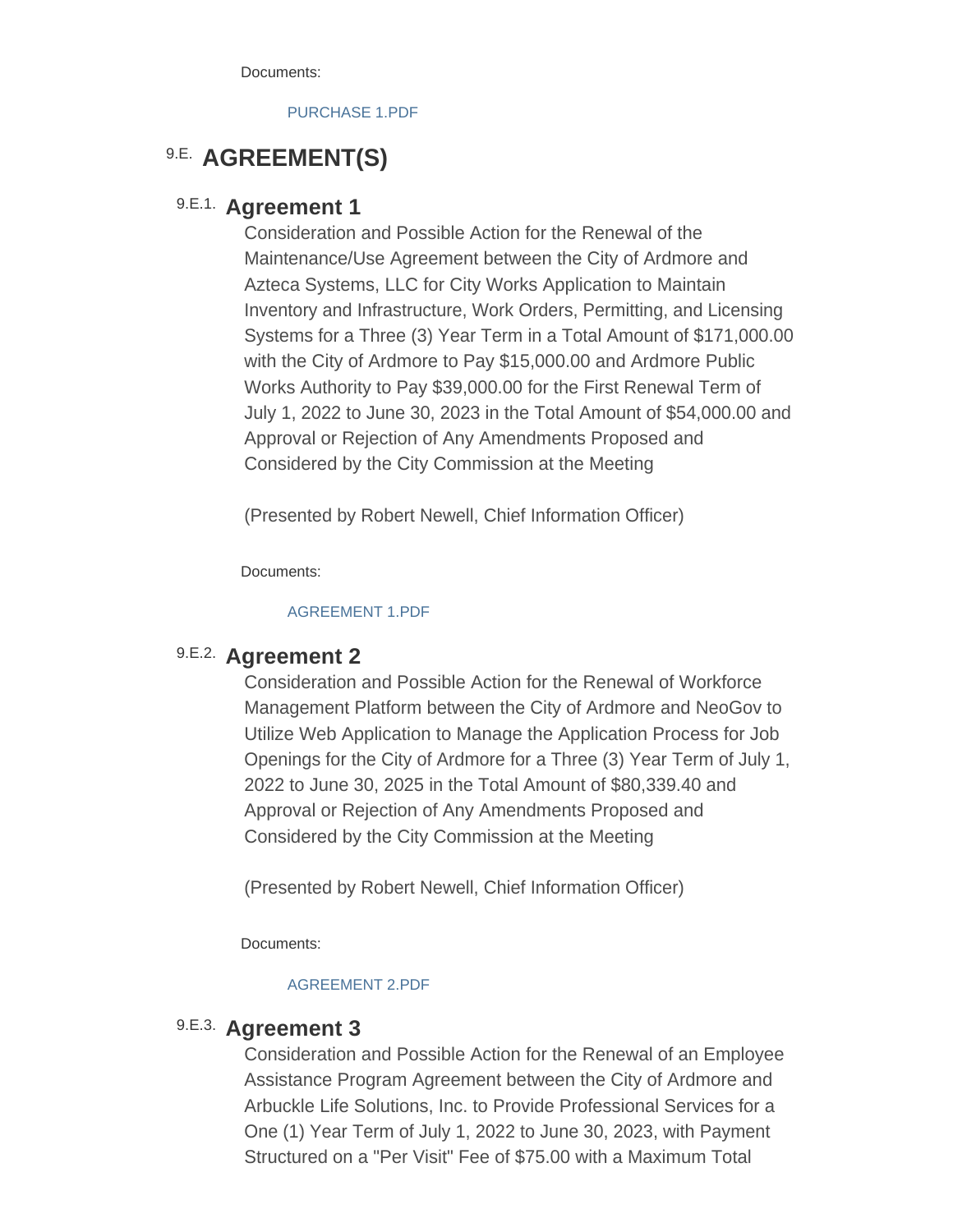Compensation Per Fiscal Year of \$8,000.00 and Approval or Rejection of Any Amendments Proposed and Considered by the City Commission at the Meeting

(Presented by Lanell Covington-James, Director of Human Resources)

Documents:

#### [AGREEMENT 3.PDF](http://www.ardmorecity.org/AgendaCenter/ViewFile/Item/8592?fileID=5157)

### 9.E.4. Agreement 4

Consideration and Possible Action for the Continuation of the Canine Therapy Support Program Implement Agreement between the City of Ardmore, Ardmore Police Department and Heroes with Hope for Heroes with Hope to Provide the Ardmore Police Department with a Therapy Canine Support Program and the City of Ardmore to Provide Four (4) Fifty-Pound Bags of Food for the Canine in a Calendar Year and an Annual Wellness Check by a Licensed Veterinarian and Approval or Rejection of Any Amendments Proposed and Considered by the City Commission at the Meeting

(Presented by Kevin Norris, Chief of Police)

Documents:

#### [AGREEMENT 4.PDF](http://www.ardmorecity.org/AgendaCenter/ViewFile/Item/8586?fileID=5158)

### 9.E.5. Agreement 5

Consideration and Possible Action for an Intergovernmental Service Agreement - Jail Contract between the City of Ardmore and Carter County for the Detention and Care of Persons Arrested and Taken into Custody by Ardmore Police Officers for a One (1) Year Term of July 1, 2022 to June 30, 2023 in the Total Amount of \$155,004.00 and Approval or Rejection of Any Amendments Proposed and Considered by the City Commission at the Meeting

(Presented by Kevin Norris, Chief of Police)

Documents:

[AGREEMENT 5.PDF](http://www.ardmorecity.org/AgendaCenter/ViewFile/Item/8587?fileID=5159)